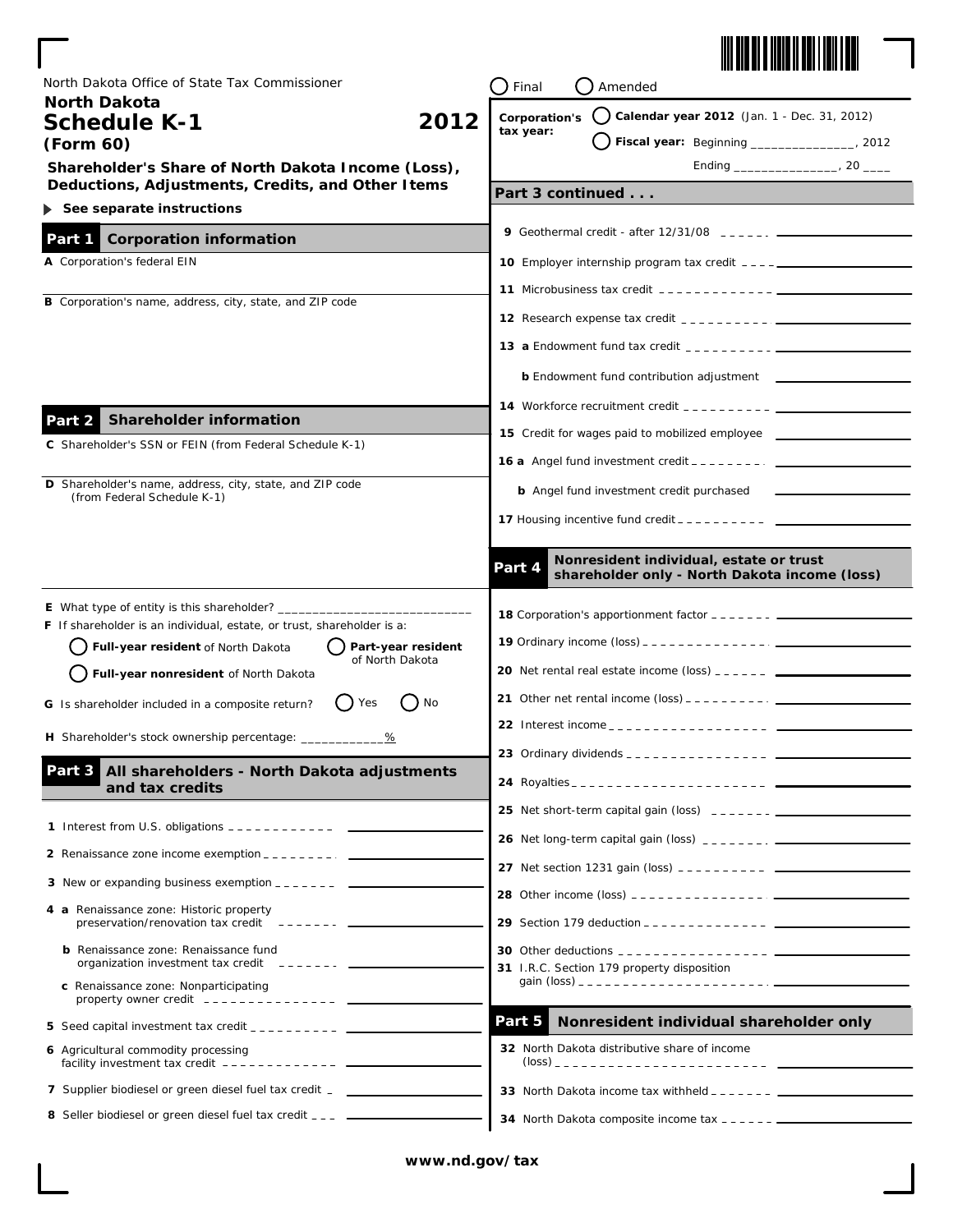# **2012 Shareholder's Instructions for North Dakota Schedule K-1 (Form 60)**

# **Purpose of schedule**

North Dakota Schedule K-1 (Form 60) is provided to you by the corporation to show your share of the income, gains, losses, deductions, and other items from the corporation that you need to complete your North Dakota income tax return. These instructions will assist you in transferring the amounts from the schedule to your North Dakota income tax return.

#### **Resident individual, estate, or trust**

**shareholder.** If you are a North Dakota resident individual, estate, or trust, you must report to North Dakota your entire share of the corporation's income, gains, losses, and deductions included in your federal taxable income. You have received North Dakota Schedule K-1 only to show your share of the corporation's North Dakota statutory adjustments or tax credits that may affect the preparation of your North Dakota income tax return. See the instructions to Part 3.

**Nonresident individual, estate, or trust shareholder.** If you are a nonresident individual, estate, or trust, you must report to North Dakota your share of the corporation's income, gains, losses, and deductions that are apportioned and allocated to North Dakota based on the corporation's activity in North Dakota. These items are shown in Part 4 of North Dakota Schedule K-1. Unless you are a nonresident individual who elected to include your share of these items in a composite return filed on your behalf by the corporation, you must file a North Dakota income tax return to report and pay the required income tax on them.

**Composite return election.** If you are a nonresident individual who elected to include your share of the corporation's North Dakota income, gains, losses, and deductions in a composite return filed by the corporation, you are not required to file a North Dakota individual income tax return. If this applies to you, you received North Dakota Schedule K-1 to show your share of these items and the composite income tax paid on them. If you later choose to file your own North Dakota individual income tax return, follow the instructions below to transfer the amounts from North Dakota Schedule K-1 to your return.

**Amended Schedule K-1 (Form 60).** If you received an amended North Dakota Schedule K-1 (Form 60) from the corporation, and you previously filed a North Dakota income tax return to report your share of income, etc., from the corporation, you must file an amended North Dakota income tax return to report the changes in income, gains, losses, and deductions. You also must attach a copy of the amended North Dakota Schedule K-1 (Form 60) to your amended North Dakota income tax return.

*Note: Any reference to another North Dakota form and line number contained in these instructions is a reference to the form to be used for the 2012 tax year. Therefore, report the amounts from the 2012 North Dakota Schedule K-1 on your 2012 North Dakota return. However, if you and the S corporation do not have the same tax year, enter the amounts on the North Dakota return that you file for the tax year in which the S corporation's tax year ends. For example, if you file on a calendar year basis, and the S corporation's year ends in February 2013, report the amounts on your 2013 return.*

#### **Part 3 All shareholders–North Dakota adjustments and tax credits**

*Note: Wherever you see "Not applicable" in the right-hand column of the following lists, it means that the item does not apply to the return being completed; do not enter the item on the return.*

#### **Lines 1–17**

*Form ND-1 filer:* Include the amount from this schedule: On:

| Line 1    | Form ND-1, line 7        |
|-----------|--------------------------|
| Line 2    | Sch. RZ, Part 1, line 14 |
| Line 3    | Form ND-1SA, line 2      |
| Line 4a   | Sch. RZ, Part 4, line 7  |
| Line 4b   | Sch. RZ, Part 5, line 4  |
| Line 4c   | Sch. RZ, Part 6, line 6  |
| Line 5    | Sch. ND-1TC, line 4      |
| Line 6    | Sch. ND-1TC, line 3      |
| Line 7    | Sch. ND-1TC, line 6      |
| Line 8    | Sch. ND-1TC, line 7      |
| Line 9    | Sch. ND-1TC, line 14b    |
| Line $10$ | Sch. ND-1TC, line 8a     |
| Line 11   | Sch. ND-1TC, line 9a     |
| Line 12   | Sch. ND-1TC, line 10a    |
| Line 13a  | Sch. ND-1TC, line 12     |
|           |                          |

| Line $13b$ | See instructions to   |
|------------|-----------------------|
|            | ND-1, line 4a         |
| Line $14$  | Sch. ND-1TC, line 13a |
| Line $15$  | Sch. ND-1TC, line 15  |
| Line 16a   | Sch. ND-1TC, line 11a |
| Line 16b   | Sch. ND-1TC, line 11b |
| Line 17    | Sch. ND-1TC, line 19  |

## *Form 38 filer:* Include the amount from this schedule: On: Line 1 Form 38, page 2, Part 1, line 4a Line 2 Sch. RZ, Part 1, line 14 Line 3 Form 38, page 2, Part 1, line 4d Line 4a Sch. RZ, Part 4, line 7 Line 4b Sch. RZ, Part 5, line 4 Line 4c Sch. RZ, Part 6, line 6 Lines 5-8 Form 38, page 1, line 3 Line 9 Not applicable Lines 10-12 Form 38, page 1, line 3 Line 13a Form 38, page 1, line 3 Line 13b See instructions to Form 38, Part 1, line 2 Lines 14-15 Form 38, page 1, line 3 Line 16a Form 38, page 1, line 3 Line 16b Form 38, page 1, line 3 Line 17 Form 38, page 1, line 3

# **Part 4**

#### **Nonresident individual, estate, or trust shareholders only– North Dakota income (loss)**

## **Line 18**

Enter the corporation's apportionment factor from Schedule FACT, line 14.

## **Lines 19-31**

If you are a nonresident individual, estate, or trust, lines 19 through 31 of Part 4 show your share of the corporation's North Dakota income, gains, losses, and deductions that you must report on your North Dakota income tax return. Transfer these amounts to your North Dakota income tax return as instructed below based on the type of return you are filing.

If the full amount of any item is not included in your adjusted gross income on your federal income tax return because of limitations on the deductibility of a passive activity loss, capital loss, section 179 deduction, or for any other reason, enter on your North Dakota return only that portion of the item included in your federal adjusted gross income.